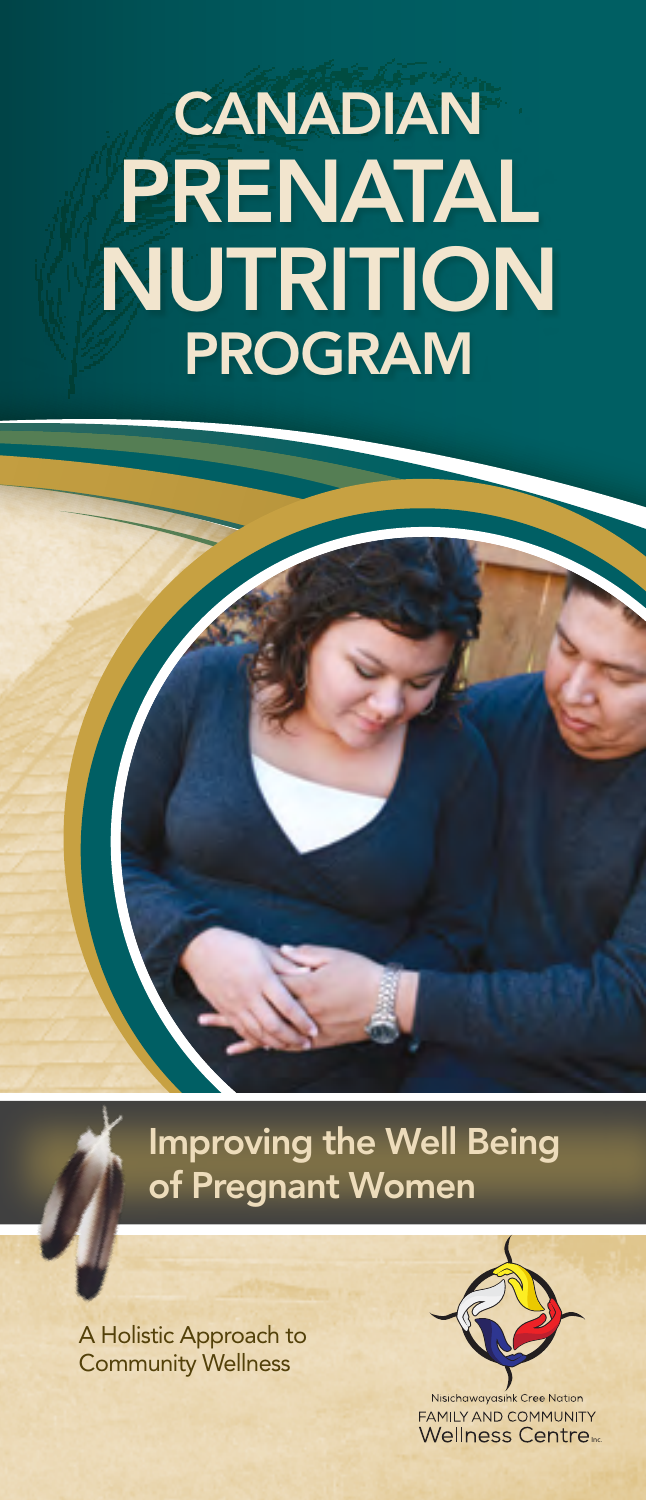### What is the Canadian Prenatal Nutrition Program?

The Canadian Prenatal Nutrition Program (CPNP) is a community-based program administered (for First Nations women onreserve) through Health Canada. It provides support to improve the health and well-being of pregnant women, new mothers and babies facing challenging life circumstances, such as poverty, teen pregnancy, isolation, substance abuse and family violence.

#### We focus on:

- Maternal nourishment
- Nutrition screening, counselling and education
- Breastfeeding education, promotion and support

## Why do I need the Canadian Prenatal Nutrition Program?

Ensuring your best nutritional health throughout pregnancy, and after you've delivered, can be difficult. Information can be overwhelming; healthy foods can be expensive or difficult to find. You may be dealing with additional stress, such as addiction or demanding family circumstances. The CPNP is a great way to ensure you're taking care of your own nutritional needs and that of your baby.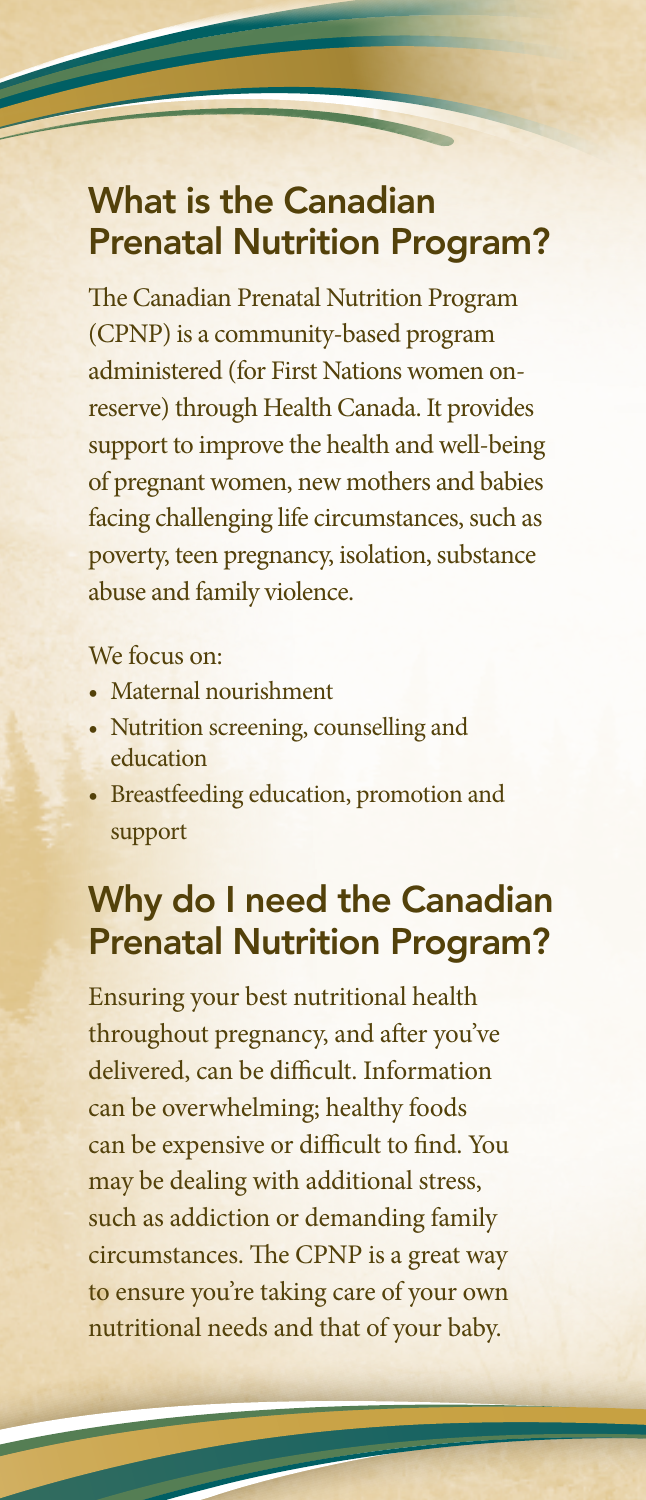#### CPNP Objectives

The goals of this program are to improve maternal-infant health, increase the rates of healthy birth weights, and to promote and support breastfeeding. It also aims to promote the creation of partnerships within communities and to strengthen the ability of those communities to support vulnerable pregnant women and new mothers.

CPNP services can include:

- Prenatal health and lifestyle advice
- Nutrition counselling
- Links to other social services

### CPNP highlights

We focus on prenatal health, and mother and infant nutrition, in a number of ways. We conduct workshops, offer counselling sessions, and more. Caring for yourself and your baby should be educational and fun!

CPNP participants enjoy:

- Weekly prenatal and cooking classes
- Sewing classes and self-care sessions
- Food coupons (including milk, eggs, vegetables)
- Friendship and support with other new mothers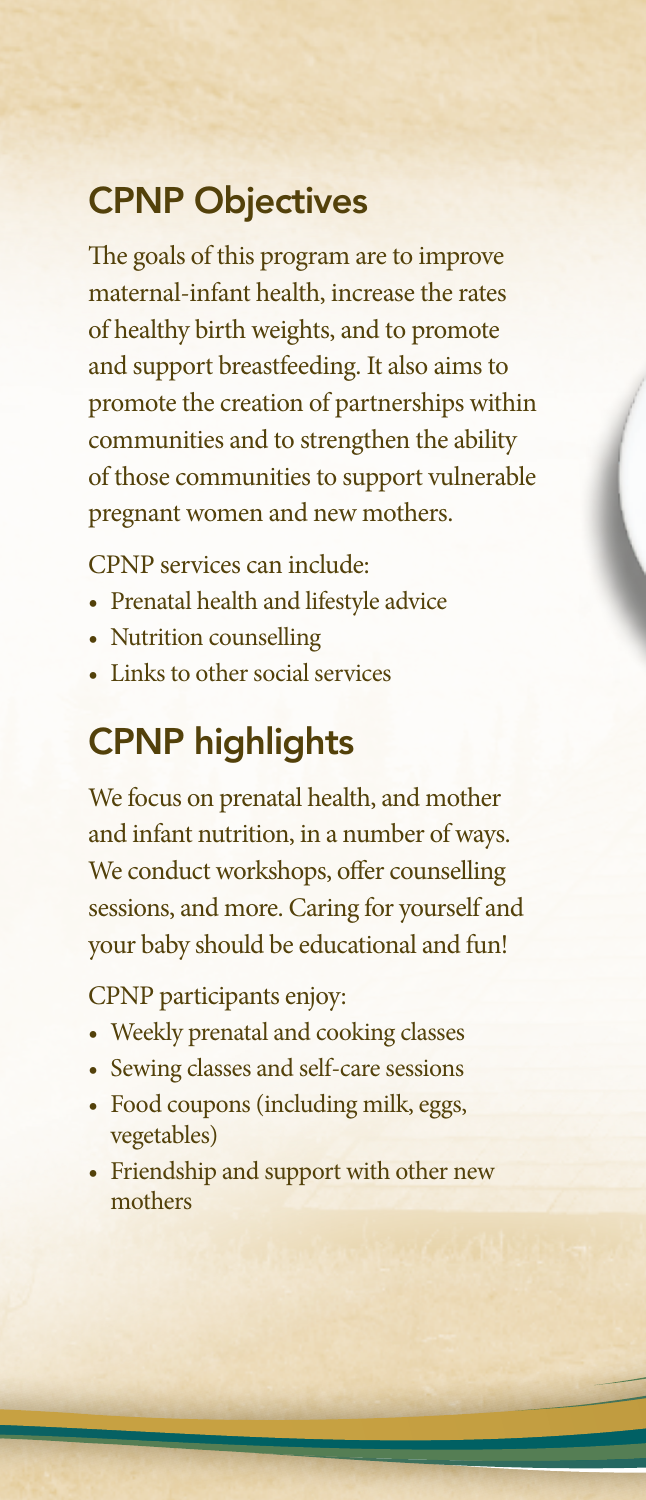

*The CPNP has delivered nutritional support to new mothers and infants across Canada for 20 years. The program has significantly helped our NCN Citizens during this time.*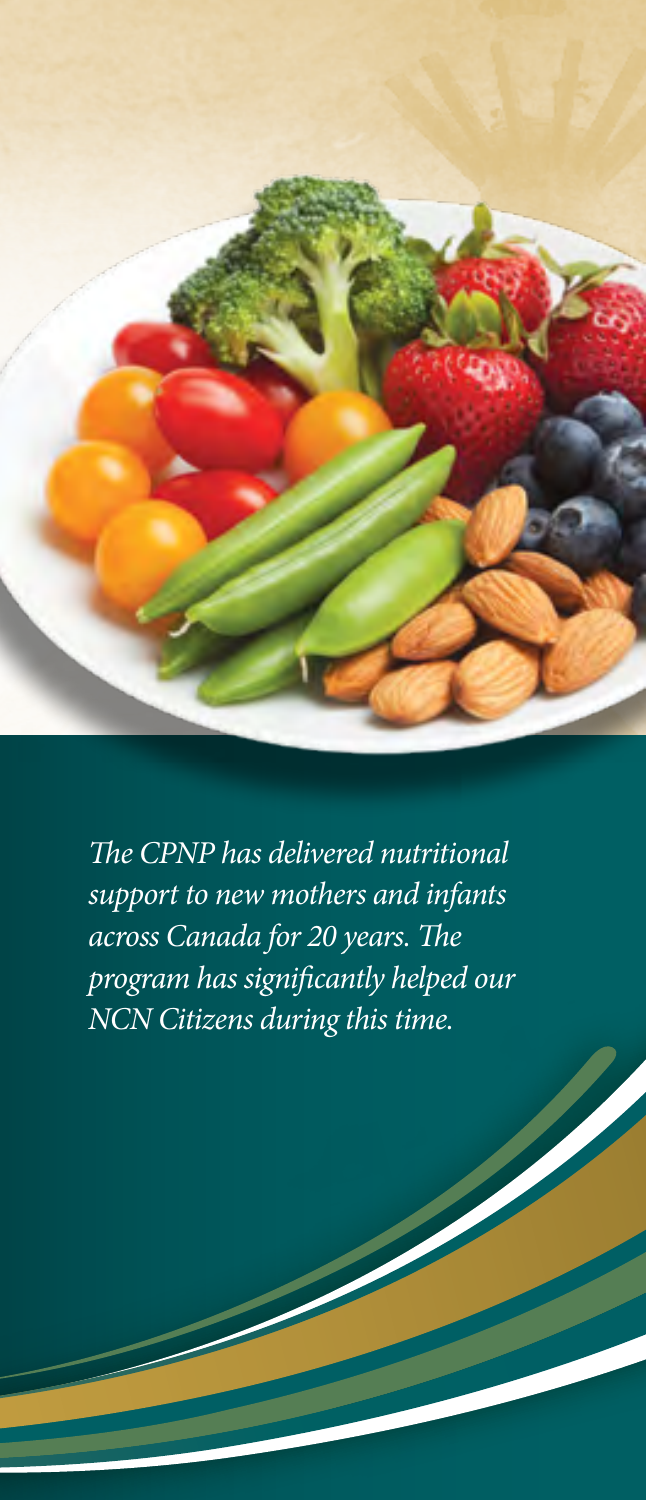

#### About The NCN Family and Community Wellness Centre and Canadian Prenatal Nutrition Program

The Centre supports holistic wellness for all NCN Citizens—and especially our children throughout every stage of their lives. We believe combining our traditional wisdom with western practice can create healthy, happy people, families and communities.

The Centre provides support for Public Health, Child and Family Services, Counselling and other family and community needs programs. We have sub-offices in Winnipeg, Brandon, Thompson and South Indian Lake.

*Learn more about what we can do for you!*

Call: (204) 484-2341 or visit: www.ncnwellness.ca